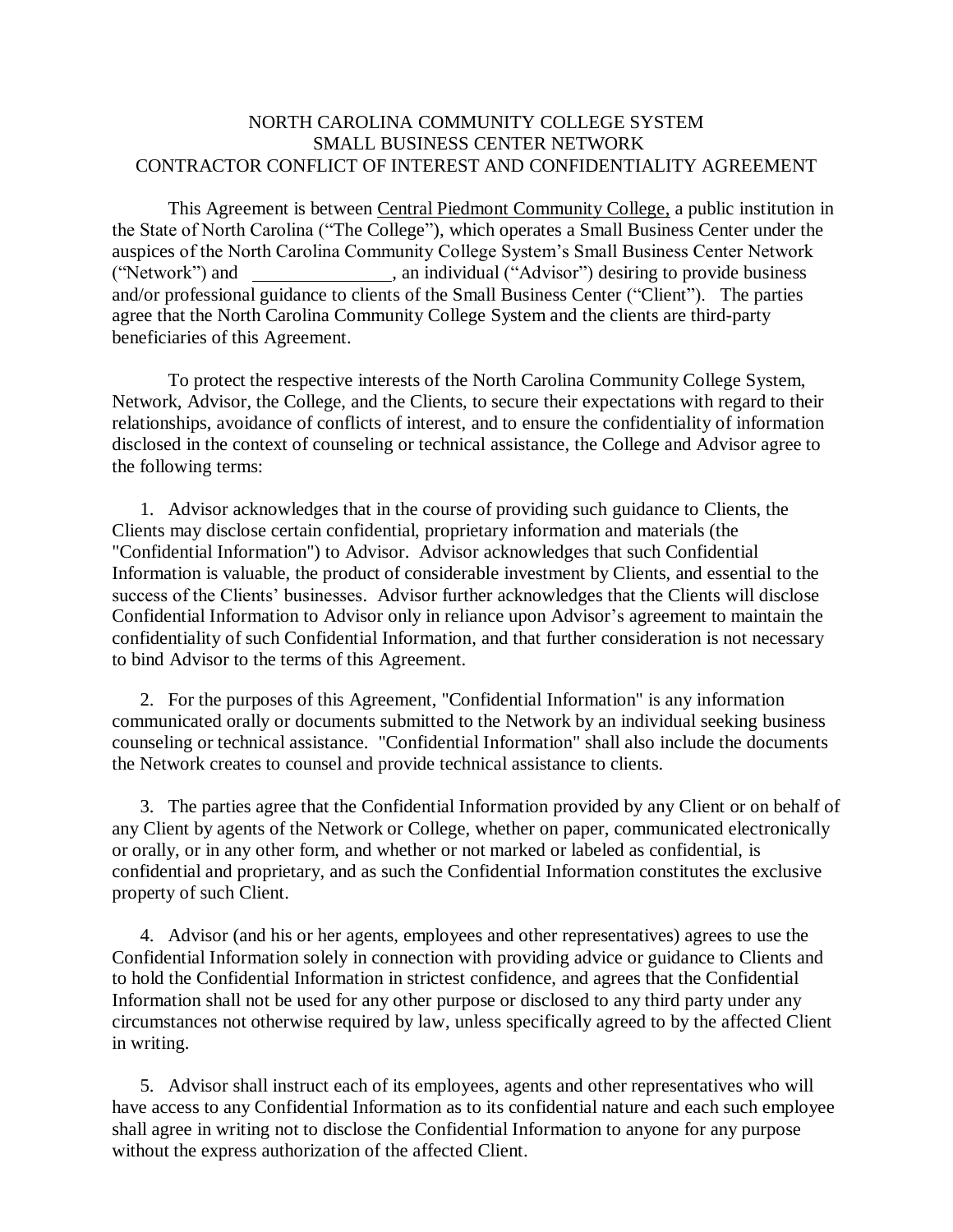6. Upon the termination of the relationship between the parties for any reason or upon written notice by the Network or the College, Advisor shall immediately return to the Small Business Center Director at the College all documents and other written, graphical or electromagnetic records or documentation, and any and all other material of any kind, relating to any of the Confidential Information, and will not retain any copies, extracts or other reproductions of any such materials, in whole or in part.

7. All parties agree to avoid conflicts of interest or the appearance of conflicts of interest. As such, all parties agree:

- a. Not to charge a fee or accept a gift (or secure same or another) for counseling or other services provided as part of their association with the Network unless said compensation is through a contract with the College;
- b. Not to accept employment from or provide other services to a Client while acting as Advisor or for a period of six months after acting as Advisor unless approved by the College or Network.
- c. Not to accept a case in which Advisor may have an opportunity for personal, familial or financial gain;
- d. Not to accept fees or commissions from third parties as a result of recommending specific services, equipment, supplies, nor recommend purchase of goods or services in which they have a personal or financial interest;
- e. Not to service competing clients at the same time prior to notifying all competing clients that the advisor is or will be providing services to competing clients;
- f. Not to discuss client information or the counseling relationship with anyone other than Network associated personnel;
- g. Exclusively use confidential client information to benefit the client;
- h. Not to withdraw from a counseling assignment without first notifying the local Small Business Center Director;
- i. To conduct themselves at all times during the performance of counseling services in such a manner as not to reflect discredit upon themselves, the Network, the College, and the North Carolina Community College System.

8. Advisor agrees that this Agreement shall remain in force and in effect, from the date hereof, during the term of its relationship with any Client and for a period of three years following the termination of the relationship for any reason.

9. This Agreement shall be governed by and interpreted and enforced in accordance with the laws of the United States of America and the State of North Carolina, without regard to its principles of conflicts of law. In any action brought with respect to this Agreement, the parties hereby consent to the personal jurisdiction of each federal and state court in the State of North Carolina.

10. In the event of any breach of this Agreement, the North Carolina Community College System, the College and the affected Client are jointly and severally entitled to enforce the terms of this Agreement. In the event of any breach of this Agreement, Advisor agrees that the North Carolina Community College System, the College and/or Client shall be entitled to injunctive relief as a cumulative and not necessarily successive or exclusive remedy to a claim for monetary damages.